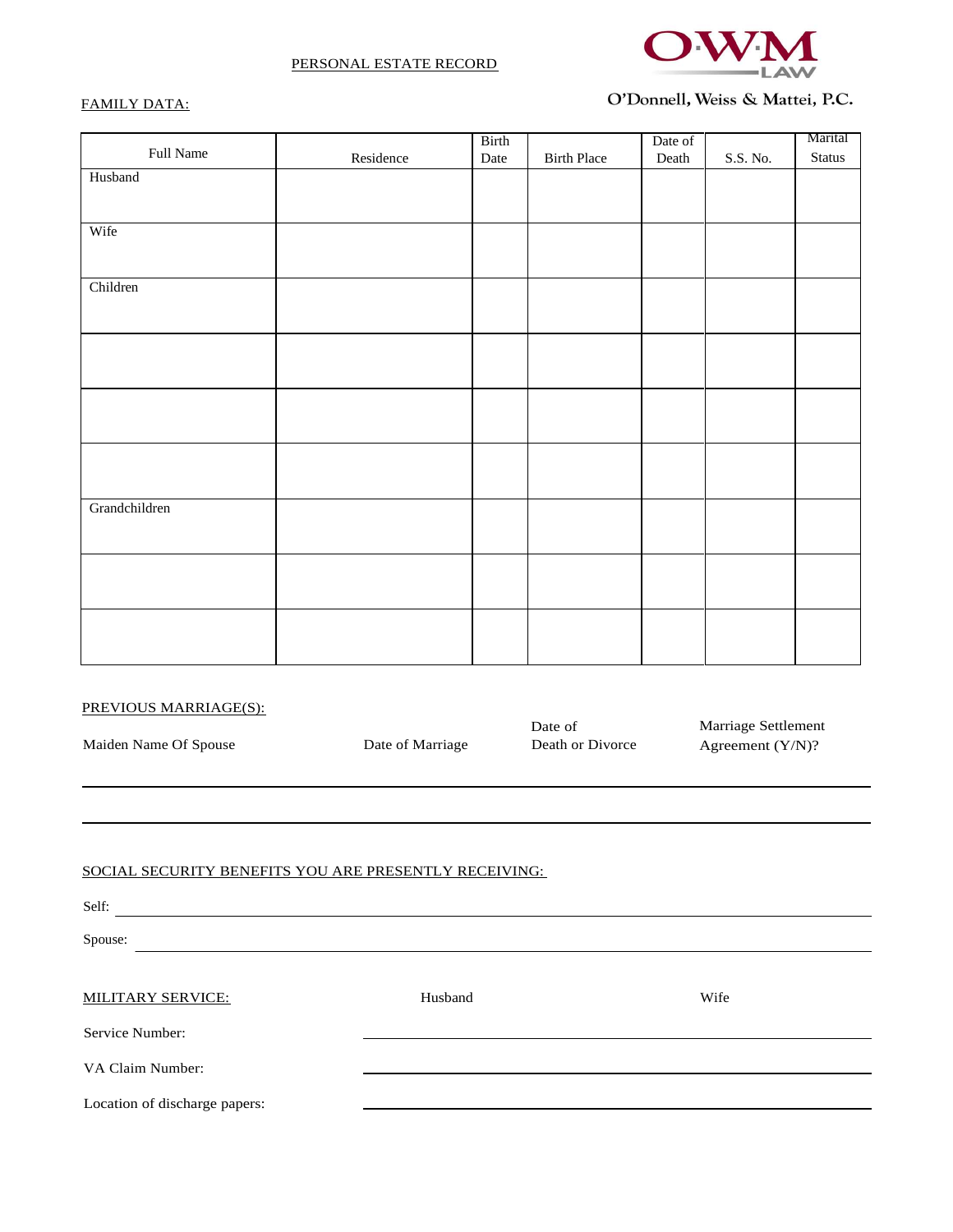## **RELIGIOUS AFFILIATION AND MEMBERSHIPS:**

#### **MAJOR SCHOOLS ATTENDED:**

#### **UNION, PROFESSIONAL OR SOCIAL MEMBERSHIPS:**

| Name and address:                                                                                                                                               |
|-----------------------------------------------------------------------------------------------------------------------------------------------------------------|
| I. D. Number:                                                                                                                                                   |
| Death Benefits:                                                                                                                                                 |
| <b>TAX RECORDS:</b> (It is advisable to save such records for at least six years)<br><b>Location of Returns:</b><br><u> 1989 - Jan Samuel Barbara, martin d</u> |
| Name and address of accountant(s):                                                                                                                              |
| <b>WILL DATA:</b><br>Date of last Will:<br><u> 1989 - Andrea Andrew Maria (h. 1989).</u>                                                                        |
| Name of Executor(s):                                                                                                                                            |
| Location of Will:                                                                                                                                               |

Name and Address of Attorney who prepared W ill:

# **BURIAL AND ADMINISTRATION DIRECTIONS:**

| Location of cemetery or moratorium:                        |  |
|------------------------------------------------------------|--|
| Right to or title in burial lot:                           |  |
| Name and Address of Funeral Director preferred:            |  |
|                                                            |  |
|                                                            |  |
|                                                            |  |
|                                                            |  |
| Burial Account:<br>Name and Address of Attorney preferred: |  |
| Name and Address of Real Estate Agent preferred:           |  |

# **POWER OF ATTORNEY:**

Name and Address of person appointed: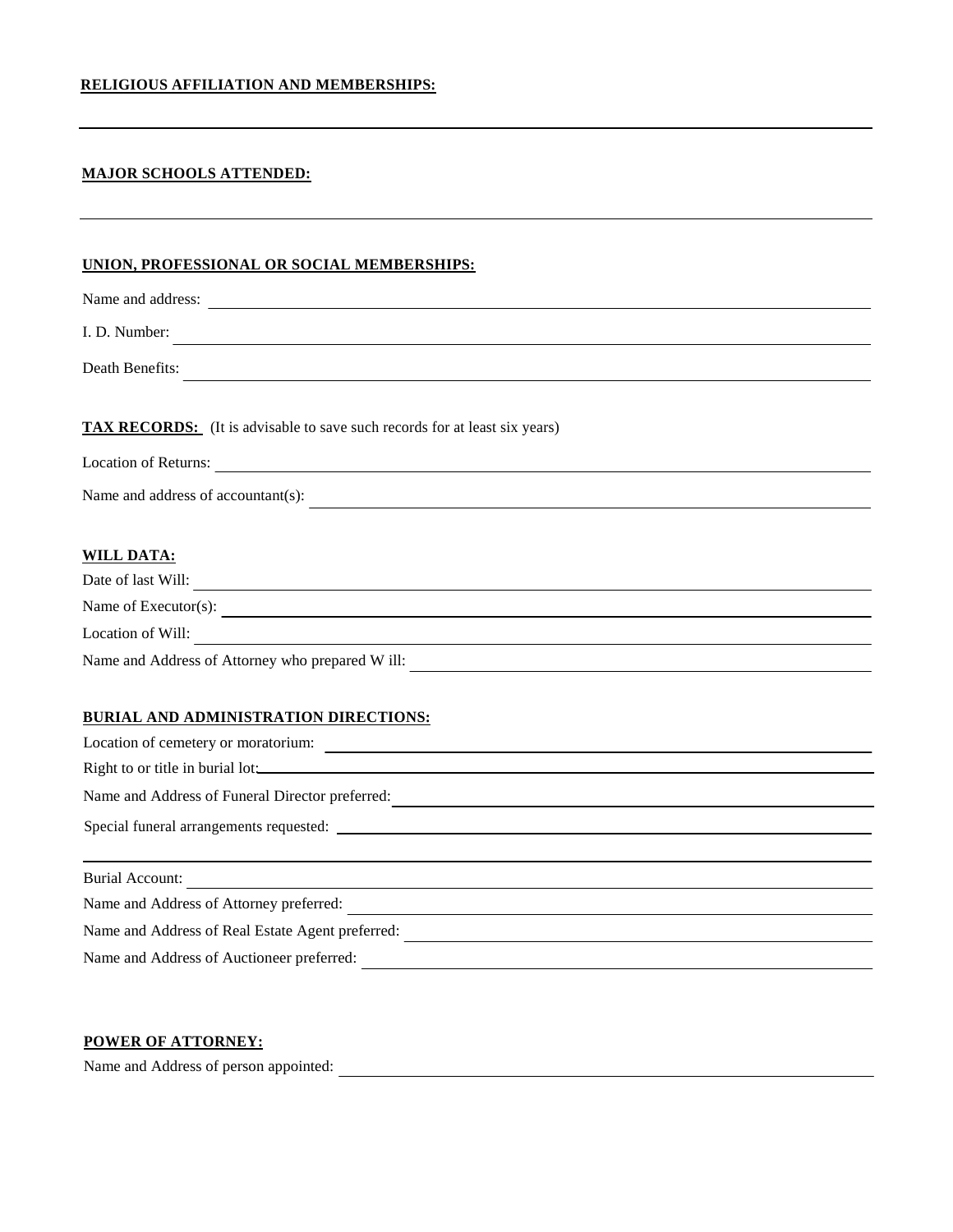#### LIVING TRUSTS:

| When established:            |  |
|------------------------------|--|
| Beneficiary:                 |  |
| Trustee:                     |  |
| Location of trust document:  |  |
| Attorney who prepared trust: |  |

#### PERSONAL INVESTMENTS

Name and Address of Investment Counselor:

## MARKETABLE SECURITIES: (stocks, bonds, and mutual funds)

| Name | Certificate<br>Number | No. of<br>shares or<br>face value | When<br>Acquired | Cost at<br>Purchase | In Whose Name |
|------|-----------------------|-----------------------------------|------------------|---------------------|---------------|
|      |                       |                                   |                  |                     |               |
|      |                       |                                   |                  |                     |               |
|      |                       |                                   |                  |                     |               |
|      |                       |                                   |                  |                     |               |

# U.S. BONDS:

|        | Face  | Date of  | Date of  |               |
|--------|-------|----------|----------|---------------|
| Series | Value | Purchase | Maturity | In Whose Name |
|        |       |          |          |               |
|        |       |          |          |               |
|        |       |          |          |               |
|        |       |          |          |               |
|        |       |          |          |               |
|        |       |          |          |               |
|        |       |          |          |               |
|        |       |          |          |               |
|        |       |          |          |               |
|        |       |          |          |               |
|        |       |          |          |               |
|        |       |          |          |               |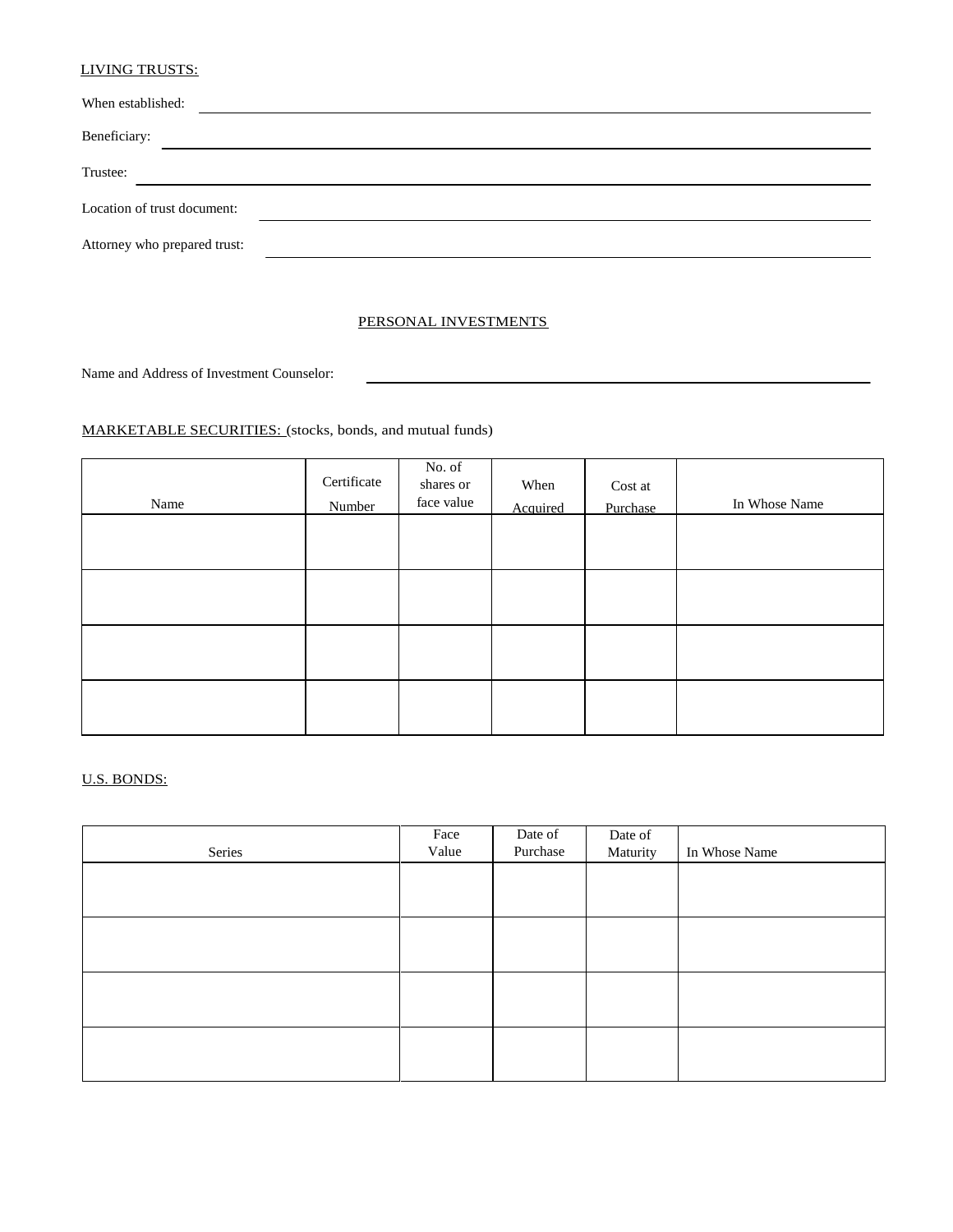# CHECKING ACCOUNTS:

|                     |        |             | When   |                 |
|---------------------|--------|-------------|--------|-----------------|
| Name of Institution | Branch | Account No. | Opened | Name on Account |
|                     |        |             |        |                 |
|                     |        |             |        |                 |
|                     |        |             |        |                 |
|                     |        |             |        |                 |
|                     |        |             |        |                 |
|                     |        |             |        |                 |
|                     |        |             |        |                 |
|                     |        |             |        |                 |
|                     |        |             |        |                 |

## SAVINGS ACCOUNTS: (CD's, Money Market, Etc.)

| Name of Institution | Branch | Account No. | When<br>Opened | Name on Account |
|---------------------|--------|-------------|----------------|-----------------|
|                     |        |             |                |                 |
|                     |        |             |                |                 |
|                     |        |             |                |                 |
|                     |        |             |                |                 |
|                     |        |             |                |                 |
|                     |        |             |                |                 |
|                     |        |             |                |                 |
|                     |        |             |                |                 |

# RETIREMENT ACCOUNTS: (Pension, Profit Sharing IRA, 40l(k), etc.)

|                 | Account | Year of   | Year of 100% | Name & Address of  |
|-----------------|---------|-----------|--------------|--------------------|
| Name on Account | No.     | Inception |              | Plan Administrator |
|                 |         |           |              |                    |
|                 |         |           |              |                    |
|                 |         |           |              |                    |
|                 |         |           |              |                    |
|                 |         |           |              |                    |
|                 |         |           |              |                    |
|                 |         |           |              |                    |
|                 |         |           |              |                    |
|                 |         |           |              |                    |

## SAFETY DEPOSIT BOXES AND SAFES:

| Location | Box No. | Location of Key or   | Box is held  |
|----------|---------|----------------------|--------------|
|          |         | Person w/Combination | jointly with |
|          |         |                      |              |
|          |         |                      |              |
|          |         |                      |              |
|          |         |                      |              |
|          |         |                      |              |
|          |         |                      |              |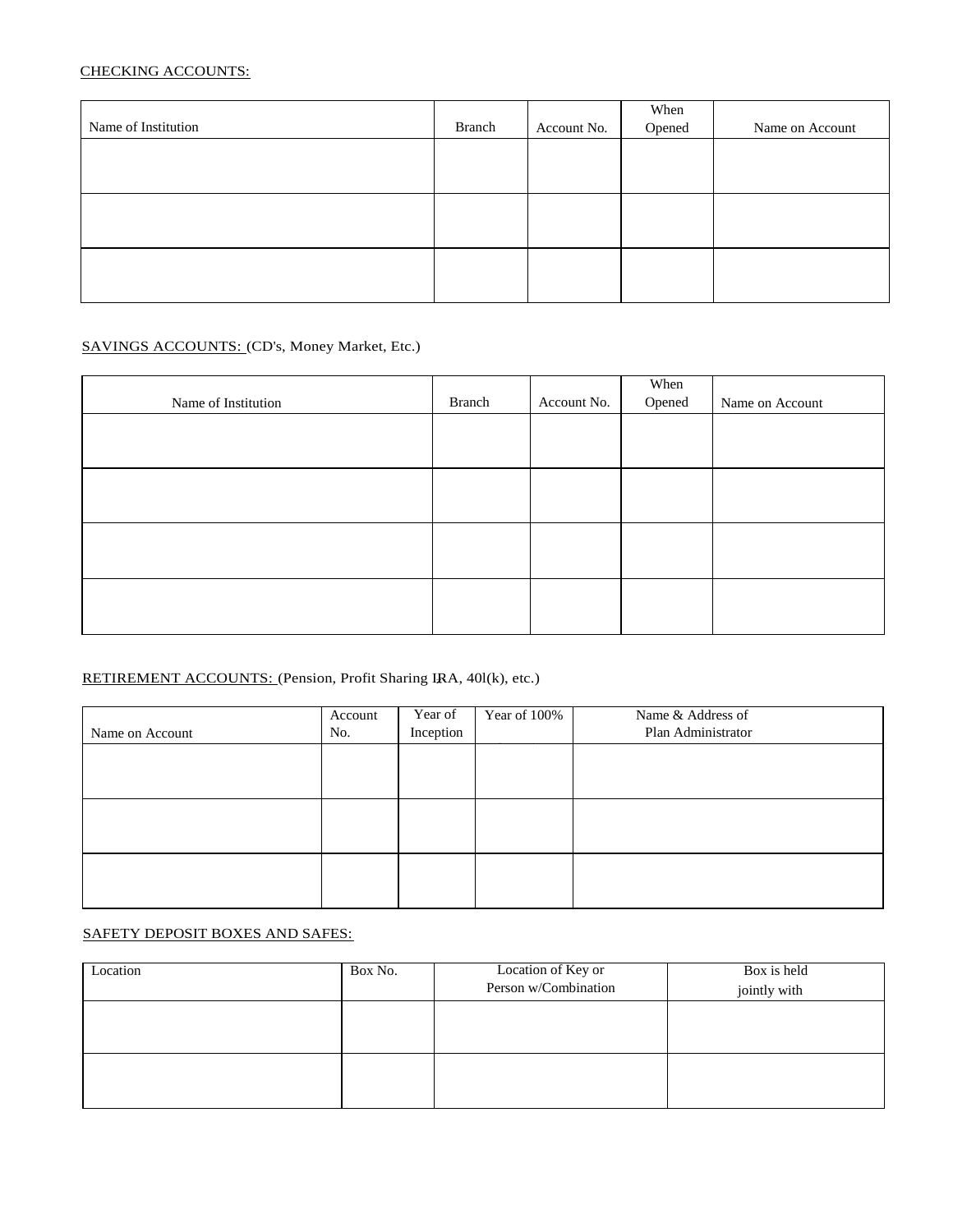| <b>LIMITED PARTNERSHIPS:</b>                                                                                          |   |   |   |
|-----------------------------------------------------------------------------------------------------------------------|---|---|---|
| Name and Address:                                                                                                     |   |   |   |
| <b>Investment Interest:</b>                                                                                           |   |   |   |
|                                                                                                                       |   |   |   |
| <b>OTHER PERSONAL PROPERTY:</b>                                                                                       |   |   |   |
| Automobiles:                                                                                                          | 1 | 2 | 3 |
| Make:                                                                                                                 |   |   |   |
| Model:                                                                                                                |   |   |   |
| Year:                                                                                                                 |   |   |   |
| Title Owner:                                                                                                          |   |   |   |
|                                                                                                                       |   |   |   |
|                                                                                                                       |   |   |   |
| <u>JEWELRY:</u>                                                                                                       |   |   |   |
| <b>FURS:</b><br><u> 1989 - Johann Harry Barn, mars and deutscher Schwarzer († 1989)</u>                               |   |   |   |
|                                                                                                                       |   |   |   |
|                                                                                                                       |   |   |   |
|                                                                                                                       |   |   |   |
|                                                                                                                       |   |   |   |
|                                                                                                                       |   |   |   |
| <b>REAL ESTATE:</b> (if more than one, use separate sheet for each with same information):                            |   |   |   |
|                                                                                                                       |   |   |   |
| Deed Book volume and page: Mow acquired (gift, purchase): Mow acquired (gift, purchase):                              |   |   |   |
| When acquired: Cost at time of purchase: Cost at time of purchase:                                                    |   |   |   |
| Names on deed:                                                                                                        |   |   |   |
|                                                                                                                       |   |   |   |
|                                                                                                                       |   |   |   |
|                                                                                                                       |   |   |   |
| Improvements: (not usually necessary for estate purposes, but essential for your records in case of a lifetime sale): |   |   |   |
|                                                                                                                       |   |   |   |
|                                                                                                                       |   |   |   |
| Mortgage (name, address and account number):                                                                          |   |   |   |
|                                                                                                                       |   |   |   |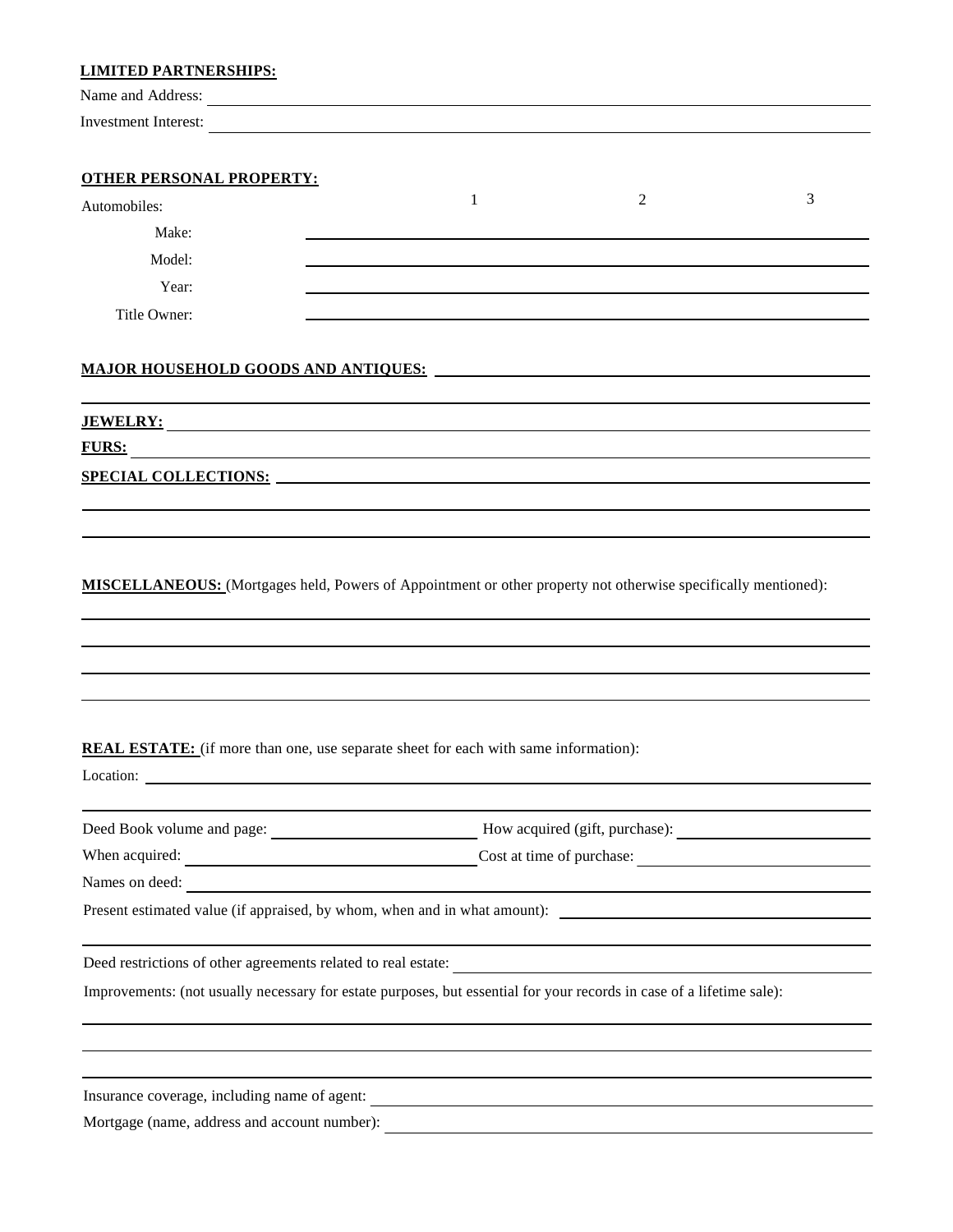# **LIFE INSURANCE AND ANNUITIES:**

|                                                | Policy 1                                                                                                              | Policy 2                                                                                                              | Policy 3 | Policy 4                                                    |
|------------------------------------------------|-----------------------------------------------------------------------------------------------------------------------|-----------------------------------------------------------------------------------------------------------------------|----------|-------------------------------------------------------------|
| Name of issuing<br>company and address:        |                                                                                                                       | <u> 1989 - Johann Stoff, deutscher Stoff, der Stoff, der Stoff, der Stoff, der Stoff, der Stoff, der Stoff, der S</u> |          |                                                             |
| Policy Number:                                 |                                                                                                                       | and the control of the control of the control of the control of the control of the control of the control of the      |          |                                                             |
| Date Issued:                                   |                                                                                                                       |                                                                                                                       |          |                                                             |
| Type of policy<br>(whole life v. term):        |                                                                                                                       |                                                                                                                       |          |                                                             |
| Face Value:                                    |                                                                                                                       |                                                                                                                       |          |                                                             |
| Policy loan?<br>When/Amount:                   |                                                                                                                       | ,我们也不会有什么。""我们的人,我们也不会有什么?""我们的人,我们也不会有什么?""我们的人,我们的人,我们也不会有什么?""我们的人,我们的人,我们的人,                                      |          |                                                             |
| Primary Beneficiary:                           |                                                                                                                       |                                                                                                                       |          |                                                             |
| Secondary or<br><b>Contingent Beneficiary:</b> |                                                                                                                       |                                                                                                                       |          |                                                             |
| Owner of Policy:                               |                                                                                                                       |                                                                                                                       |          |                                                             |
| <b>Insurance Agent's</b><br>Name and Address:  |                                                                                                                       |                                                                                                                       |          |                                                             |
| <b>BUSINESS INTERESTS:</b>                     |                                                                                                                       |                                                                                                                       |          |                                                             |
| Name of Business:                              | <u> 1989 - Johann Stoff, deutscher Stoff, der Stoff, der Stoff, der Stoff, der Stoff, der Stoff, der Stoff, der S</u> |                                                                                                                       |          |                                                             |
| Address:                                       |                                                                                                                       |                                                                                                                       |          | <u> 1989 - Johann Stoff, amerikansk politiker (d. 1989)</u> |
| Nature of Interests:                           |                                                                                                                       |                                                                                                                       |          | <u> 1989 - Johann Stoff, amerikansk politiker (d. 1989)</u> |
| Fiscal Year:                                   |                                                                                                                       | Buy-Sell/Stock Purchase Agreement (Y/N):                                                                              |          | Retirement Agreement (Y/N):                                 |
| Are Agreements Funded (Y/N):                   |                                                                                                                       | $\frac{1}{2}$ How?                                                                                                    |          |                                                             |
| Employment Contract (Y/N):                     |                                                                                                                       | Deferred Compensation (Y/N):                                                                                          |          | <u> 1989 - Andrea Andrew Maria (b. 1989)</u>                |
| Life Insurance related to business interest:   |                                                                                                                       |                                                                                                                       |          |                                                             |
|                                                |                                                                                                                       |                                                                                                                       |          | Location-Policy                                             |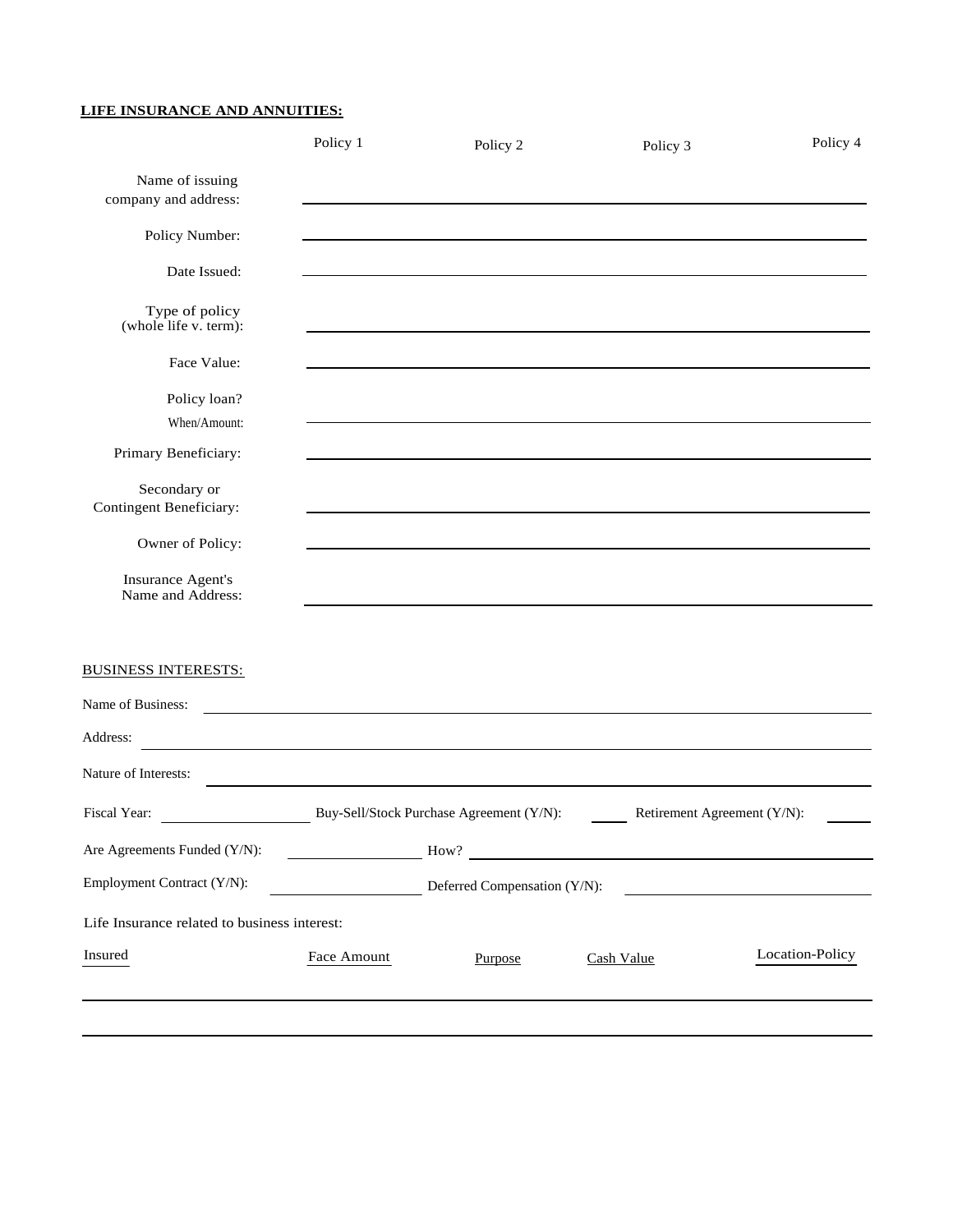#### **DEBTS**

Include all debts including commercial loans, personal loans, credit cards, and any other indebtedness that may be other than day-to-day living expenses.

| Name and Address of Creditor | <b>Account Number</b> | Names on Account |
|------------------------------|-----------------------|------------------|
|                              |                       |                  |
|                              |                       |                  |
|                              |                       |                  |
|                              |                       |                  |
|                              |                       |                  |
|                              |                       |                  |
|                              |                       |                  |
|                              |                       |                  |
|                              |                       |                  |
|                              |                       |                  |
|                              |                       |                  |
|                              |                       |                  |
|                              |                       |                  |
|                              |                       |                  |
|                              |                       |                  |
|                              |                       |                  |
|                              |                       |                  |
|                              |                       |                  |
|                              |                       |                  |
|                              |                       |                  |
|                              |                       |                  |
|                              |                       |                  |
|                              |                       |                  |

# PAST GIFTS

List all gifts valued in excess of \$3,000 that you have given within the last year. Do not include gifts to your Spouse. Update on a regular basis.

| Date of Gift | Description and Value of Gift | Name of Recipient |
|--------------|-------------------------------|-------------------|
|              |                               |                   |
|              |                               |                   |
|              |                               |                   |
|              |                               |                   |
|              |                               |                   |
|              |                               |                   |
|              |                               |                   |
|              |                               |                   |